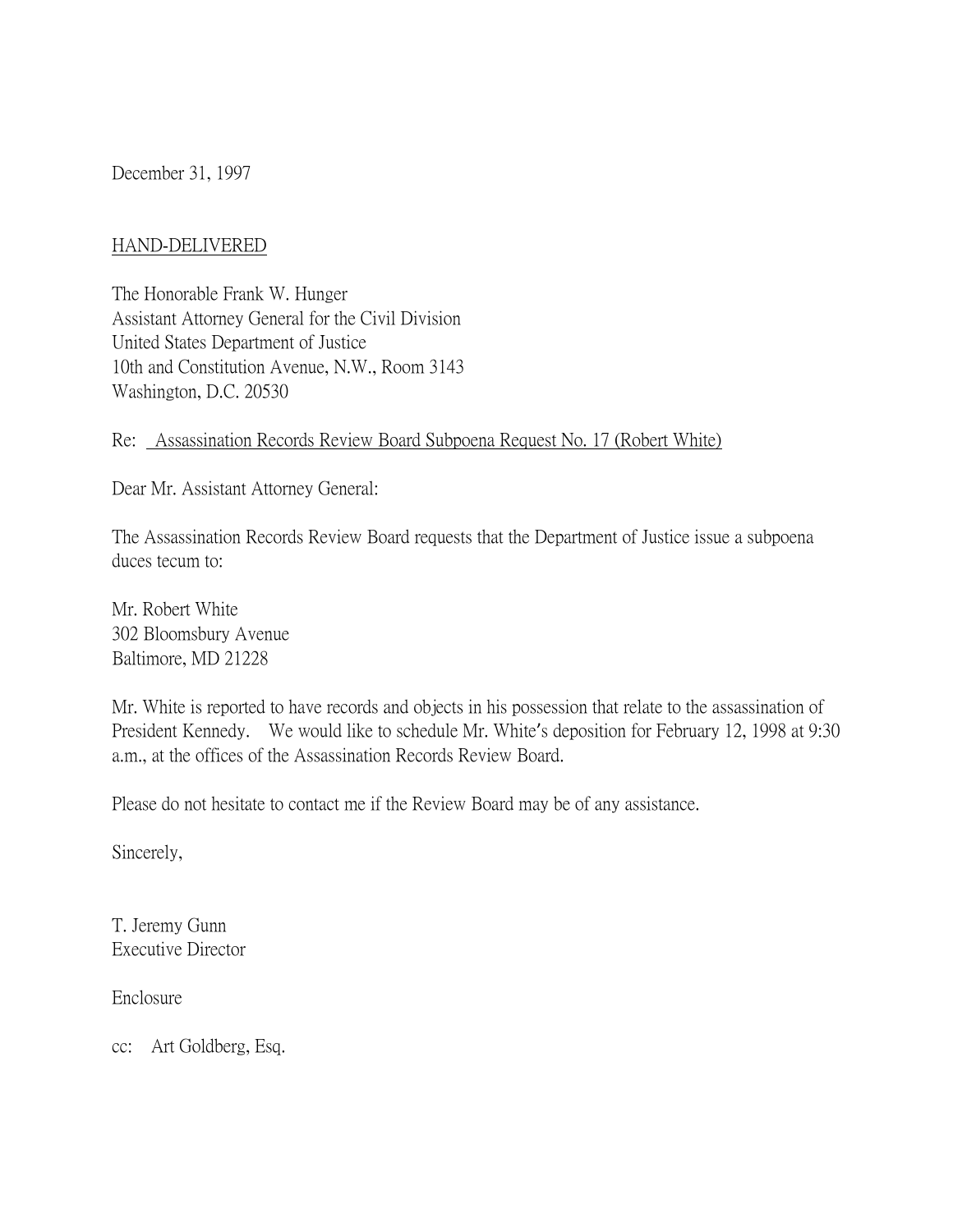### SUBPOENA DUCES TECUM FOR THE PRODUCTION OF DOCUMENTS AND APPEARANCE FOR TESTIMONY BEFORE THE ASSASSINATION RECORDS REVIEW BOARD

To: Mr. Robert White 302 Bloomsbury Avenue Baltimore, MD 21228

YOU ARE HEREBY REQUIRED AND DIRECTED, PURSUANT TO 44 U.S.C. § 2107, TO APPEAR BEFORE:

T. Jeremy Gunn, Executive Director and General Counsel of the Assassination Records Review Board, at the offices of the Assassination Records Review Board on the 12th day of February, 1998, at 9:30 a.m., and at the same time each day thereafter until completed, or at such other mutually agreeable time and place, to testify under oath regarding records and objects relating to President John F. Kennedy.

YOU ARE HEREBY REQUIRED to bring with you, to produce and to make available for inspection and copying or reproduction at said time and place any and all objects and records as defined in Attachment A hereto, that are in your possession, custody, or control, and that are described in Attachment B hereto.

The production of documentary material in response to this subpoena must be made under a sworn certificate, in the form set forth, by the person to whom this subpoena is directed or, if not a natural person, by a person or persons having knowledge of the facts and circumstances relating to such production.

Inquiries concerning compliance with this subpoena should be directed to: Kim Herd, Senior Attorney, Assassination Records Review Board, 600 E Street, N.W., Washington, D.C., 20530, (202) 724-0088; (FAX) (202) 724-0457.

ISSUED AT \_\_\_\_\_\_\_\_\_\_\_\_\_\_\_\_\_\_\_\_\_\_\_\_\_\_\_\_\_\_\_\_\_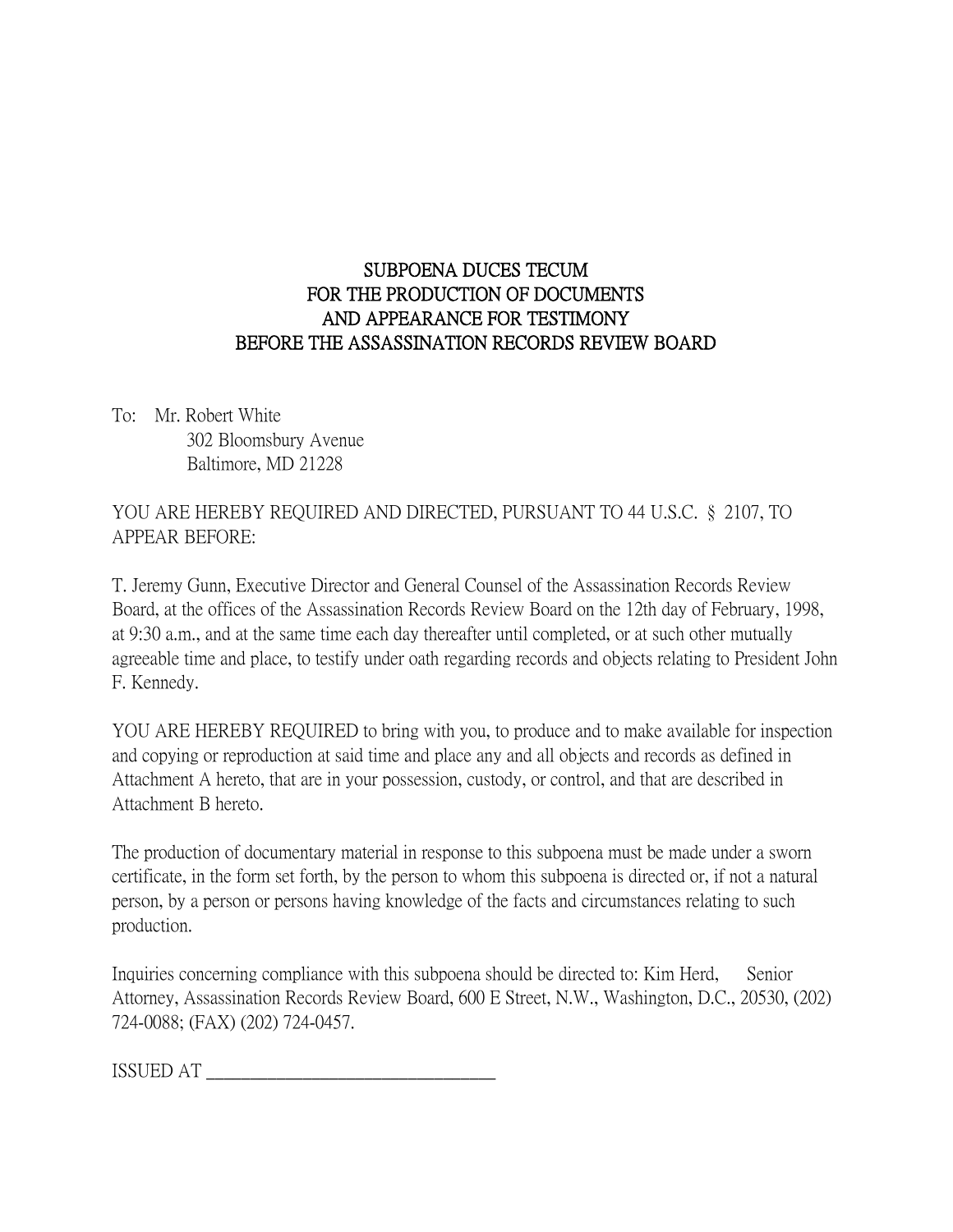THIS \_\_\_\_ DAY OF \_\_\_\_\_\_\_\_\_\_\_\_\_, 1998

By: \_\_\_\_\_\_\_\_\_\_\_\_\_\_\_\_\_\_\_\_\_\_

 FRANK W. HUNGER Assistant Attorney General

# ATTACHMENT A

### DEFINITIONS AND INSTRUCTIONS

- 1. "You" means Mr. Robert White, any of Mr. White's agents, representatives, partners, or any other person who may have possession, custody or control of Mr. White's records and objects that are identified in this subpoena.
- 2. "And" and "or" and the use of the singular or plural of any noun should be understood in the broadest reasonable sense and should be construed inclusively in favor of producing the largest number of records and objects.
- 3. "Object" means all physical entities except "records" as herein defined. "Objects" include memorabilia such as rocking chairs, tie clips, ash trays, clothing, toiletries, picture frames, model ships, etc.
- 4. "Records" should be understood broadly to include, without limitation, memoranda, documents, handwritten notes, typewritten notes, journals, diaries, entries, drawings, photographs, electronic recordings, dicta belts, tape recordings, motion pictures, correspondence, contracts, computer files or databases, agreements and legal instruments.
- 5. To the extent that it is impossible to comply with any of these requests, you should comply fully with all remaining requests and be prepared to explain the reasons why you cannot comply with any request.
- 6. To the extent that you are unable to make available one or more records and/or objects that would otherwise be responsive to this subpoena, provide a list that identifies (for each record and/or object that is not produced): (a) a description of the record and/or object; (b) the source from whom you obtained the record and/or object; (c) the date that you originally obtained the record and/or object: and (d) the reason why you are unable to make the record or object available.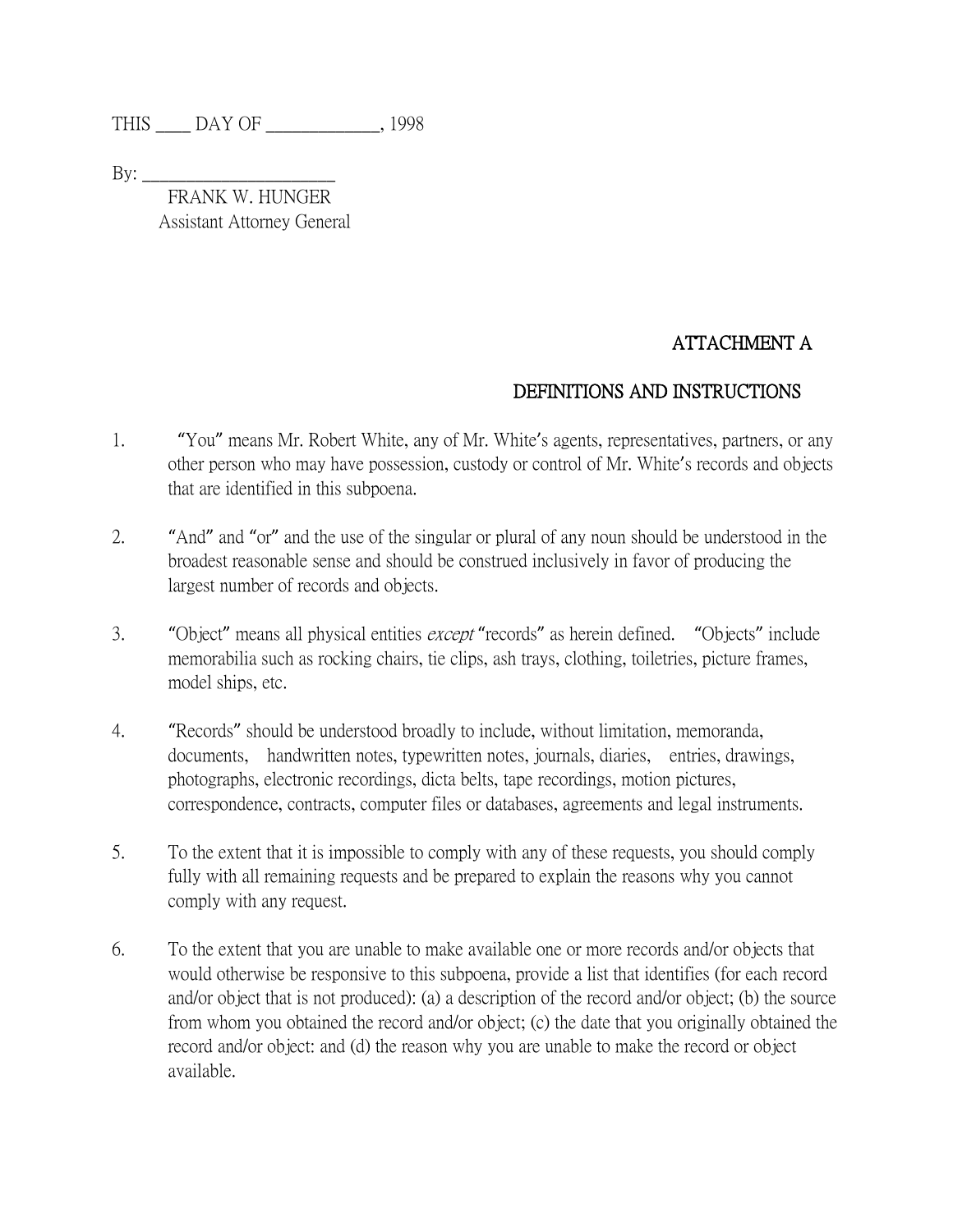# ATTACHMENT B

YOU ARE HEREBY REQUIRED to bring all records and objects now in your possession, custody, or control, as follows:

- 1. All objects that relate to the assassination of President John F. Kennedy, or to his trip to Texas in November, 1963, including for example, bullet fragments, tissue samples, items from the Presidential limousine, or any items or apparel worn by President Kennedy at the time of the assassination.
- 2. All records that may relate, directly or indirectly, to the assassination of President John F. Kennedy including, but not limited to, records pertaining to Jacqueline Kennedy, Governor and Mrs. Connally, Lee Harvey Oswald, Jack Ruby, J.D. Tippit, President Kennedy's trip to Texas in November, 1963, etc.
- 3. All records of President Kennedy's administration or President Lyndon Johnson's administration that relate to the following: Cuba (including, for example, any records that refer to the Bay of Pigs or the Cuban Missile Crisis), Organized Crime, Vietnam (including, for example, any records that refer to President Kennedy's conversations with Maxwell Taylor relating to the Vietnam War), the Secret Service, the FBI, the CIA, and the U.S. Military.
- 4. All records that set forth, list, document, index, catalogue, inventory or identify in any way, the objects or records that are now (or ever have been) in your custody or control that relate to President John F. Kennedy or the Kennedy Administration.
- 5. All records you obtained directly or indirectly from Evelyn Lincoln (the personal secretary of President John F. Kennedy), Harold Lincoln (the husband of Evelyn Lincoln), Frank McGuire (beneficiary of Lincoln's will), or from Stephen Blakeslee (the executor of Evelyn Lincoln's estate), at any time, including records you obtained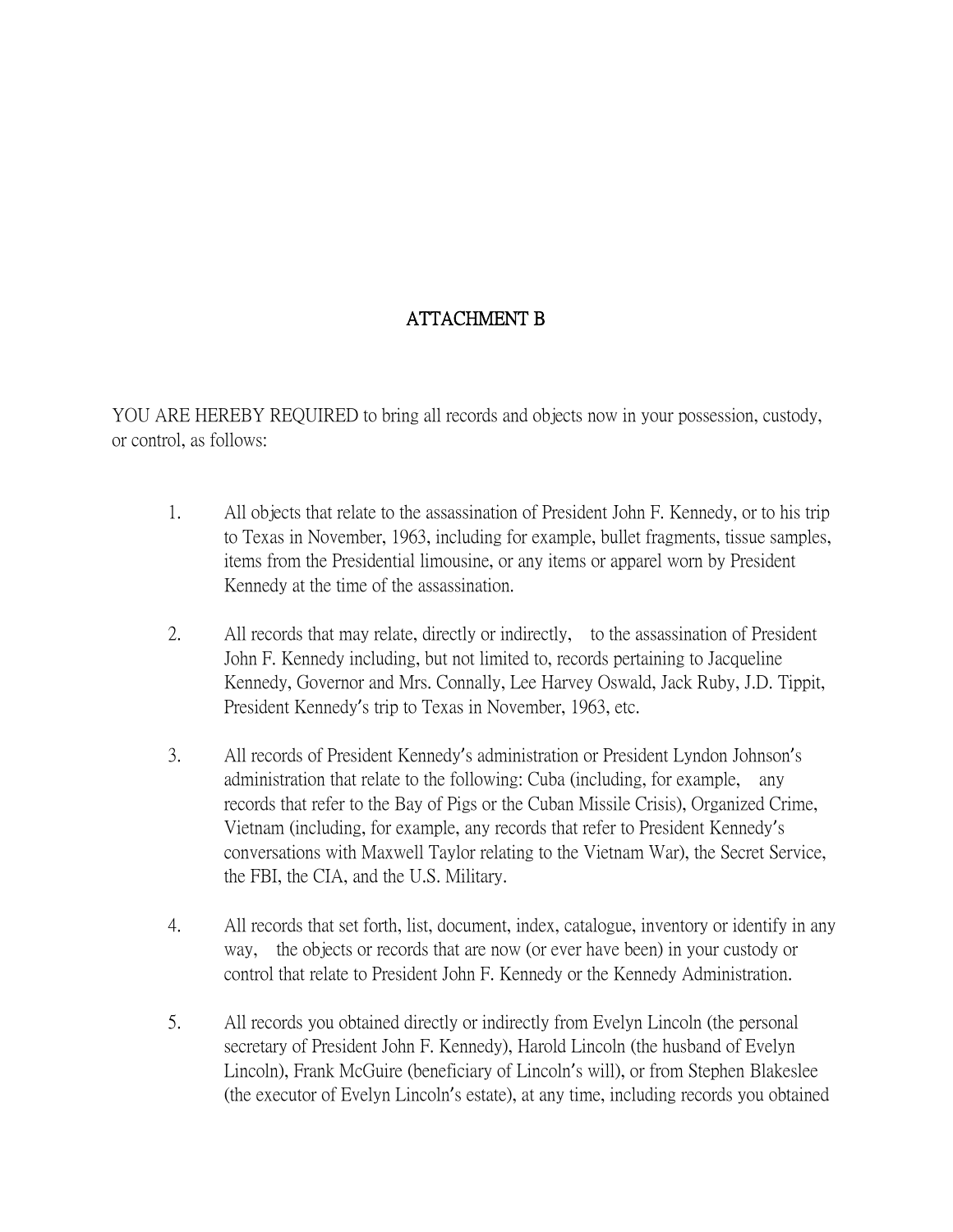as a beneficiary of Evelyn Lincoln's and/or Harold Lincoln's will.

- 6. All records that set forth, list, document, index, catalogue, inventory or identify the objects or records of President John F. Kennedy or the Kennedy administration that were in Evelyn Lincoln's estate, Harold Lincoln's estate, or in either of their possession, custody, or control at any time.
- 7. All correspondence with other individuals, institutions, or organizations, regarding the terms of Evelyn Lincoln's and/or Harold Lincoln's will.
- 8. All records pertaining to the sale, transfer, gift, or bequest of any objects or records that relate to President John F. Kennedy, by yourself to any other individual and/or institution.
- 9. Any records reflecting the names and addresses of persons or institutions other than yourself with whom you have stored or currently store any objects and/ or records that relate to President John F. Kennedy.
- 10. All records reflecting the disposition of President John F. Kennedy objects or records from the estate of Evelyn and/or Harold Lincoln, including all correspondence with the John F. Kennedy Library regarding JFK records or objects.

You are required to bring with you all of the above-described objects and records, including, without limitation, any objects and/or records you have in your possession, custody, or control that may presently be on loan to another party or in the physical possession of another party.

You are NOT required to bring with you any commercially published books, articles, videotapes, or audiotapes (or commercially available research materials) related to the assassination of President John F. Kennedy.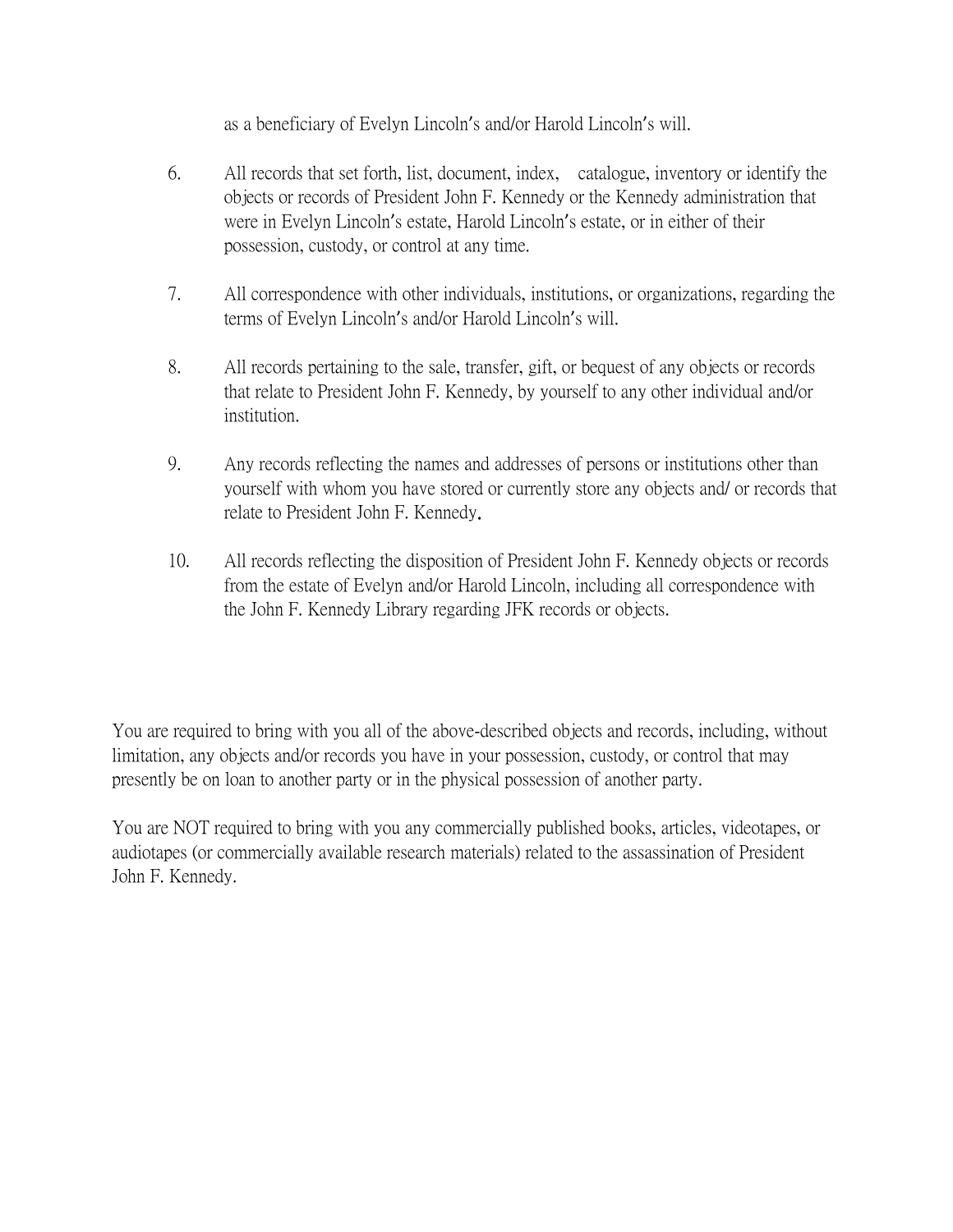#### CERTIFICATE OF COMPLIANCE<sup>1</sup>

I/We do hereby certify that a diligent search for the documentary material called for by the subpoena issued pursuant to 44 U.S.C. Sec. 2107 has been made, and that all of the documentary material in the possession, custody or control of the person or entity to whom the subpoena is directed has been produced and made available at the time, place and manner specified. A list identifying all of the documents and materials is attached.

Any documentary material otherwise responsive to this subpoena which has been withheld from production under a claim of privilege or for any other reason has been identified herein by (1) the type of document; (2) the general subject matter of the document; (3) the date of the document; (4) the privilege claims; and (5) such other information as is sufficient or necessary to identify the document, including, where appropriate, the author of the document, the addressee of the document, and, where not apparent, the relationship of the author and address to each other.

Signature

\_\_\_\_\_\_\_\_\_\_\_\_\_\_\_\_\_\_\_\_\_\_\_\_\_

\_\_\_\_\_\_\_\_\_\_\_\_\_\_\_\_\_\_\_\_\_\_\_\_\_\_

Title

Sworn to before me this \_\_\_\_\_\_day of\_\_\_\_\_\_\_\_\_\_\_, 1998

 $\frac{1}{2}$  ,  $\frac{1}{2}$  ,  $\frac{1}{2}$  ,  $\frac{1}{2}$  ,  $\frac{1}{2}$  ,  $\frac{1}{2}$  ,  $\frac{1}{2}$  ,  $\frac{1}{2}$  ,  $\frac{1}{2}$  ,  $\frac{1}{2}$  ,  $\frac{1}{2}$  ,  $\frac{1}{2}$  ,  $\frac{1}{2}$  ,  $\frac{1}{2}$  ,  $\frac{1}{2}$  ,  $\frac{1}{2}$  ,  $\frac{1}{2}$  ,  $\frac{1}{2}$  ,  $\frac{1$ 

Notary Public

 $\overline{a}$ 

<sup>&</sup>lt;sup>1</sup>In the event that more than one person is responsible for producing the documentary material called for by this subpoena, the certificate shall identify the specific items for which each certifying individual is responsible.